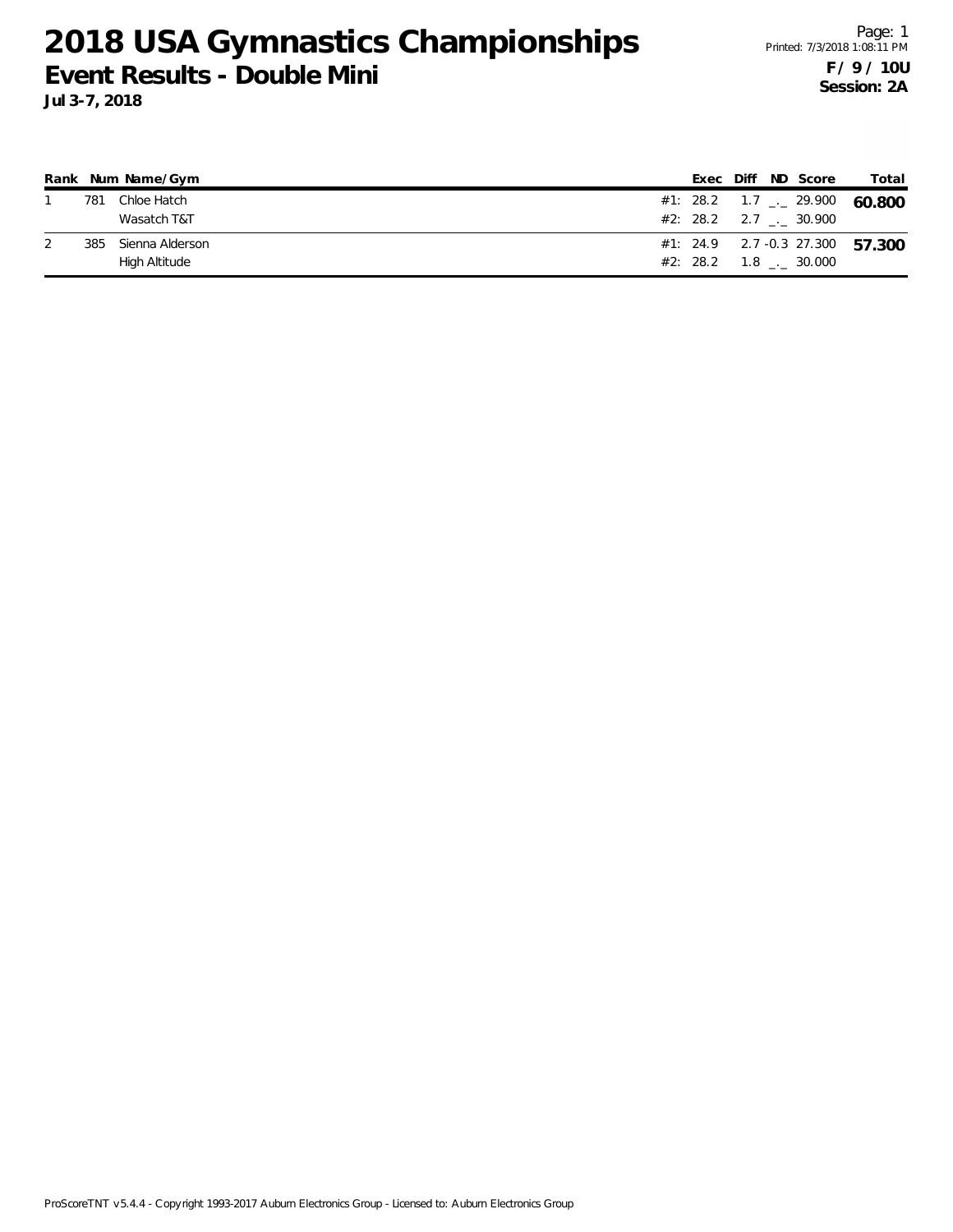|   |     | Rank Num Name/Gym        | Exec Diff |  | ND Score                     | Total  |
|---|-----|--------------------------|-----------|--|------------------------------|--------|
|   | 613 | Jaden Gausman            | #1: 28.4  |  | $1.8$ $_{\leftarrow}$ 30.200 | 60.700 |
|   |     | So Cal TTC               | #2: 27.8  |  | $2.7$ $_{\sim}$ 30.500       |        |
| 2 | 476 | Aiden Shackleton         | #1: 27.5  |  | $1.8$ $_{--}$ 29.300         | 59.800 |
|   |     | Midwest Training         | #2: 27.8  |  | $2.7$ $_{\sim}$ 30.500       |        |
| 3 | 210 | Alexander Rozenshteyn    | #1: 28.1  |  | $1.7$ $_{\leftarrow}$ 29.800 | 59.500 |
|   |     | Elite Trampoline Academy | #2: 27.0  |  | $2.7$ $_{\sim}$ 29.700       |        |
| 4 | 387 | <b>Preston Dukes</b>     | #1: 27.3  |  | $2.7$ $_{\sim}$ 30.000       | 58.800 |
|   |     | High Altitude            | #2: 27.0  |  | $1.8$ $_{\leftarrow}$ 28.800 |        |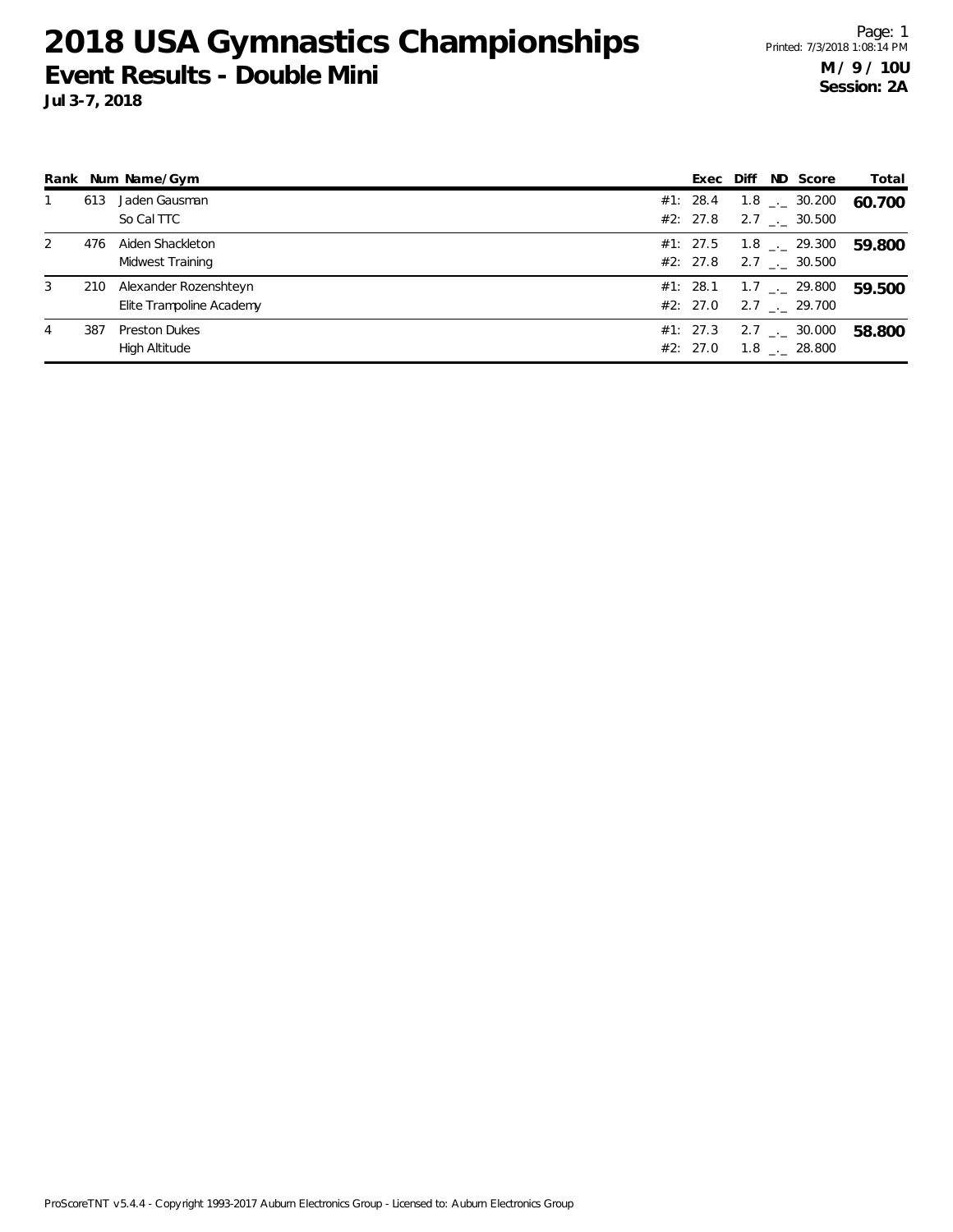**Jul 4-5, 2018**

|    |     | Rank Num Name/Gym                                         |     | Exec                   | Diff | ND Score                                                       | Total  |
|----|-----|-----------------------------------------------------------|-----|------------------------|------|----------------------------------------------------------------|--------|
| 1  | 345 | Ksenia Karpushkina<br>Gymnastics Du Sol                   | #2: | #1: 28.6<br>28.5       |      | $3.3$ $_{\leftarrow}$ 31.900<br>$3.2$ $_{\leftarrow}$ 31.700   | 63.600 |
| 2  | 697 | Emma Cox<br>The Flip Shop                                 | #1: | 28.0<br>#2: 28.2       |      | $2.7$ $_{\leftarrow}$ 30.700<br>$3.6$ $_{\leftarrow}$ 31.800   | 62.500 |
| 3  | 442 | Samantha Breckenridge<br>Kris Power Tumbling              |     | #1: 28.6<br>#2: 28.1   |      | $2.7$ $_{\leftarrow}$ 31.300<br>$2.7$ $_{\leftarrow}$ 30.800   | 62.100 |
| 4  | 643 | Abbigail Young<br>St. Louis Elite Trampoline and Tumbling |     | #1: 28.2<br>#2: 28.8   |      | $2.7$ $_{\leftarrow}$ 30.900<br>$2.1$ $_{\leftarrow}$ 30.900   | 61.800 |
| 5  | 644 | Devyn Deljoo<br>Stingray TNT Marietta                     |     | #1: 27.7<br>#2: 27.7   |      | 3.2 -0.3 30.600<br>$3.1$ $_{-}$ 30.800                         | 61.400 |
| 6T | 730 | Katerina Vapnik<br>Tornado Sport Club                     |     | #1: 28.6<br>#2: 28.1   |      | 2.1 -0.2 30.500<br>$2.7$ $_{\leftarrow}$ 30.800                | 61.300 |
| 7T | 323 | Marissa Oubre<br>Victoria Gymagic Inc.                    |     | #1: 27.9<br>#2: 28.6   |      | $2.7$ $_{\leftarrow}$ 30.600<br>$2.1$ $_{\leftarrow}$ 30.700   | 61.300 |
| 8  | 14  | Riana Garcia<br>3TI                                       |     | #1: 28.5<br>#2: 28.1   |      | $1.8$ $_{\leftarrow}$ 30.300<br>$2.7$ $_{\leftarrow}$ 30.800   | 61.100 |
| 9  | 341 | Leah Edelman<br>Gymnastics Du Sol                         |     | #1: 28.1<br>#2: 27.9   |      | $2.1$ $_{-}$ 30.200<br>$2.7$ $_{\leftarrow}$ 30.600            | 60.800 |
| 10 | 436 | Kylie Binger<br>Kansas City Trampoline Club               |     | #1: 28.3<br>#2: 28.3   |      | $1.8$ $_{\leftarrow}$ 30.100<br>$1.8$ $_{\leftarrow}$ 30.100   | 60.200 |
| 11 | 316 | Angelina Garza<br>Victoria Gymagic Inc.                   |     | #1: 27.9<br>#2: 27.8   |      | $2.1$ $_{\leftarrow}$ 30.000<br>3.1 -0.9 30.000                | 60.000 |
| 12 | 213 | Ashley Sherman<br>Elite Trampoline Academy                | #1: | 27.7<br>#2: 28.1       |      | $1.7$ $_{\leftarrow}$ 29.400<br>$2.1$ $_{-}$ 30.200            | 59.600 |
| 13 | 732 | Kalyana Dickson<br>Trevino's Gymnastics                   |     | #1: 28.2<br>#2: 27.6   |      | $1.8$ $_{\leftarrow}$ 30.000<br>2.7 -0.9 29.400                | 59.400 |
| 14 | 239 | Vittoria Gibson<br>Flip Force Gymnastics                  |     | #1: 28.0<br>#2: 27.2   |      | $1.8$ $_{\leftarrow}$ 29.800<br>$2.0$ $_{\leftarrow}$ 29.200   | 59.000 |
| 15 | 507 | Brooklyn Jolley<br>Northern Star Bounders                 | #1: | 26.7<br>#2: 27.0       |      | 3.1 -0.3 29.500<br>$1.8$ $_{-}$ 28.800                         | 58.300 |
| 16 | 38  | Cayley Pitblado<br>Air Sports                             |     | #1: 27.7<br>#2: 27.0   |      | 2.1 -0.9 28.900<br>2.9 -0.9 29.000                             | 57.900 |
| 17 | 333 | Kate Moody<br>Gymnast Factory                             |     | #1: 27.6<br>#2: 24.4   |      | $2.9$ $_{\leftarrow}$ 30.500<br>3.2 -0.3 27.300                | 57.800 |
| 18 | 467 | Secret Carroll<br>Maximum Athletic Center                 |     | #1: 27.1<br>#2: 24.7   |      | 3.1 -0.3 29.900<br>$3.2 - 0.3$ 27.600                          | 57.500 |
| 19 | 133 | Jade Owens<br>Dulles Gymnastics Academy                   |     | #1: 27.9<br>#2: 25.2   |      | $2.7$ $_{\leftarrow}$ 30.600<br>1.7 -0.3 26.600                | 57.200 |
| 20 | 543 | Maxine Touisithiphonexay<br>Park Avenue Gymnastics        |     | #1: 28.2<br>#2: 28.2   |      | 1.7 -0.3 29.600<br>1.2 -3.0 26.400                             | 56.000 |
| 21 | 480 | Emalea Hicks<br>Millers Gymnastics Academy                |     | #1: 28.0<br>#2: 20.2   |      | $2.7$ $_{\leftarrow}$ 30.700<br>$0.5$ $_{-}$ 20.700            | 51.400 |
| 22 | 54  | Emma Hunyadi<br>Airborne Gymnastics and Dance             |     | #1: $27.8$<br>#2: 20.0 |      | $2.7$ $_{\leftarrow}$ 30.500<br>$0.6$ $_{\leftarrow -}$ 20.600 | 51.100 |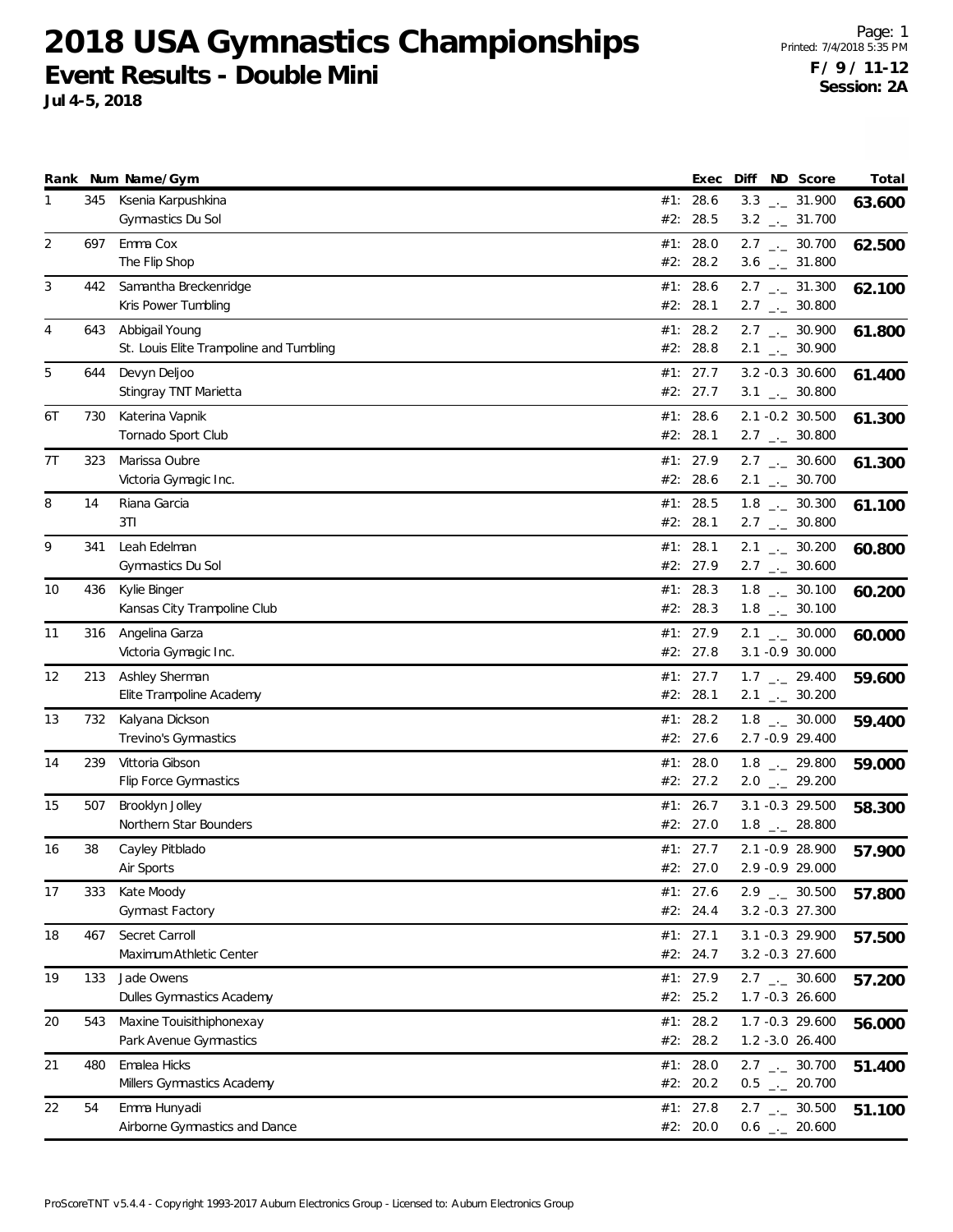|    |     | Rank Num Name/Gym                                    |            | Exec                 | ND Score<br>Diff                                             | Total  |
|----|-----|------------------------------------------------------|------------|----------------------|--------------------------------------------------------------|--------|
|    | 352 | <b>Charles Medlock</b><br><b>Gypsy Flyers</b>        | #1:        | 28.0<br>#2: 27.9     | $3.6 - 0.3$ 31.300<br>$3.4$ $_{\leftarrow}$ 31.300           | 62.600 |
| 2  | 726 | Nicholas Kosarikov<br>Tornado Sport Club             | #2:        | #1: 28.0<br>28.1     | 3.2 -0.3 30.900<br>$3.1$ $_{-}$ 31.200                       | 62.100 |
| 3  | 346 | Samuel Mendelson<br>Gymnastics Du Sol                |            | #1: 27.7<br>#2: 27.9 | $2.9$ $_{\leftarrow}$ 30.600<br>$3.2$ $_{\leftarrow}$ 31.100 | 61.700 |
| 4  | 700 | Gabriel Johnson<br>The Flip Shop                     |            | #1: 28.2<br>#2: 27.6 | $2.7$ $_{\sim}$ 30.900<br>$2.7$ $_{\leftarrow}$ 30.300       | 61.200 |
| 5  | 666 | Jaxon Curnow<br>TAG USA Gymnastics                   |            | #1: 27.4<br>#2: 28.7 | 3.1 -0.3 30.200<br>$2.2$ $_{\leftarrow}$ 30.900              | 61.100 |
| 6  | 238 | Aidan Dillon<br>Flip Force Gymnastics                | #2:        | #1: 28.4<br>27.9     | $1.8$ _._ 30.200<br>$2.7$ $_{\leftarrow}$ 30.600             | 60.800 |
| 7  | 807 | Hudson Huggins<br>World Elite                        |            | #1: 27.3<br>#2: 28.3 | 3.1 . 30.400<br>$1.8$ $_{\leftarrow}$ 30.100                 | 60.500 |
| 8  | 729 | Samuel Sheyman<br>Tornado Sport Club                 |            | #1: 27.7<br>#2: 27.8 | $1.7$ $_{\sim}$ 29.400<br>$2.7$ $_{\leftarrow}$ 30.500       | 59.900 |
| 9  | 56  | <b>Quinn Martin</b><br>Airborne Gymnastics and Dance |            | #1: 19.8<br>#2: 25.3 | $1.2$ $_{\leftarrow}$ 21.000<br>$3.1$ $_{\leftarrow}$ 28.400 | 49.400 |
| 10 | 129 | Ethan He-Miller<br>Dulles Gymnastics Academy         | #1:<br>#2: | 28.0<br>0.0          | $1.7$ $_{\leftarrow}$ 29.700<br>$0.0$ _ 0.000                | 29.700 |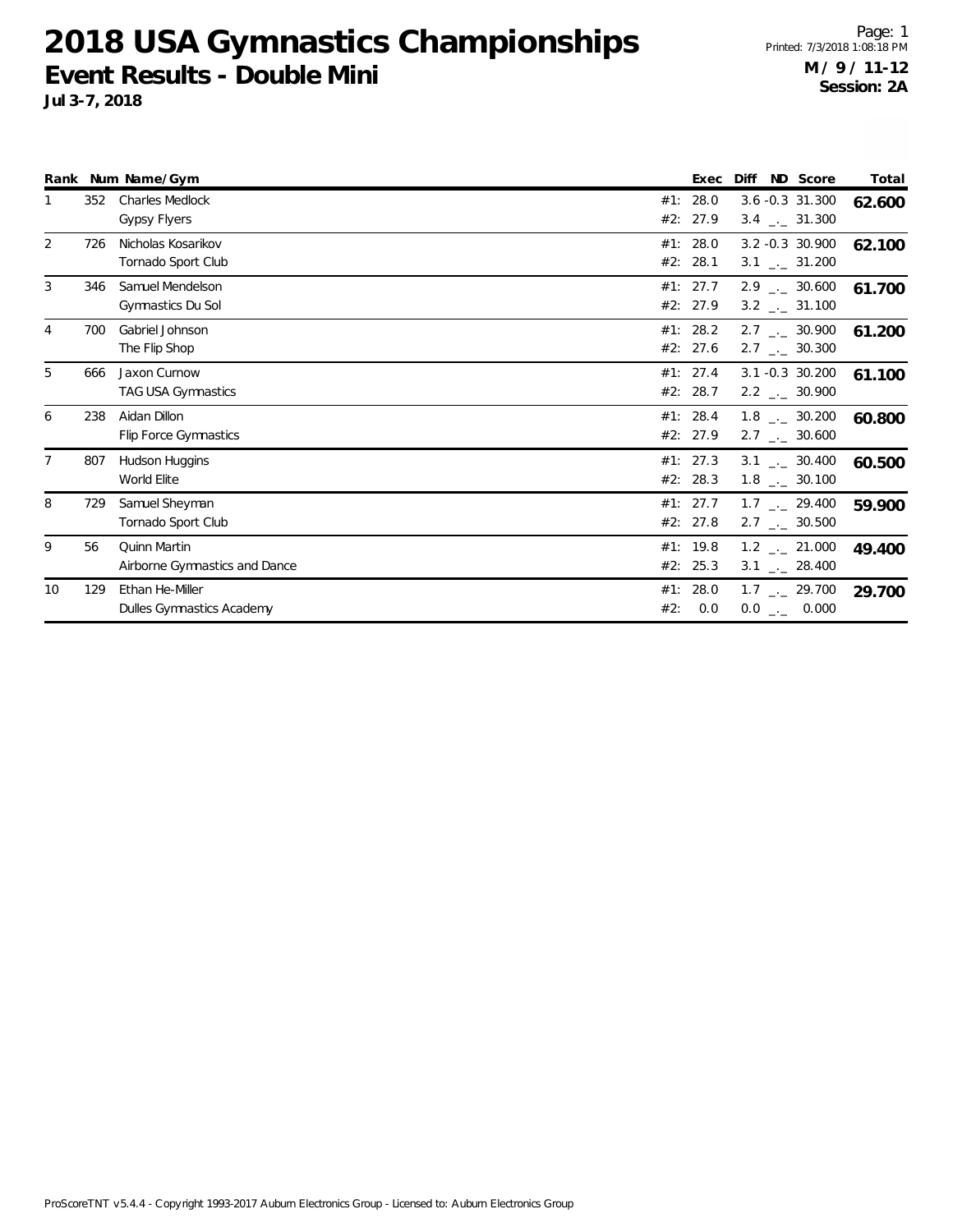**Jul 3-7, 2018**

|                  |            | Rank Num Name/Gym                                        |     | Exec                             | Diff | ND Score                                                                            | Total  |
|------------------|------------|----------------------------------------------------------|-----|----------------------------------|------|-------------------------------------------------------------------------------------|--------|
| 1                | 164        | Mya Millikin<br>Eagle Gymnastics Academy                 | #2: | #1: 28.8<br>28.4                 |      | $3.3$ $_{\leftarrow}$ 32.100<br>$3.6 - 0.3$ 31.700                                  | 63.800 |
| 2                | 386        | Melanee Cowley<br><b>High Altitude</b>                   |     | #1: 28.0<br>#2: 28.7             |      | $3.2$ $_{\leftarrow}$ 31.200<br>$3.1$ $_{-1}$ 31.800                                | 63.000 |
| 3T               | 396        | <b>Briley Pabst</b><br><b>High Point</b>                 |     | #1: 28.6<br>#2: 28.1             |      | $3.2$ $_{\leftarrow}$ 31.800<br>$2.9$ $_{\leftarrow}$ 31.000                        | 62.800 |
| 4T               | 156        | Gracie Cain<br>Eagle Gymnastics Academy                  |     | #1: 28.2<br>#2: 28.4             |      | $3.2$ $_{-}$ 31.400<br>$3.0$ $_{\leftarrow}$ 31.400                                 | 62.800 |
| 5                | 247        | Grace Harder<br>Flip Force Gymnastics LLC                |     | #1: 28.3<br>#2: 28.7             |      | $3.2$ _ $-31.500$<br>3.1 -0.9 30.900                                                | 62.400 |
| 6T               | 636        | Avery Kroeker<br><b>Stars Gymnastics</b>                 |     | #1: 28.1<br>#2: 28.5             |      | $3.2$ $_{\leftarrow}$ 31.300<br>$2.2$ $_{\leftarrow}$ 30.700                        | 62.000 |
| 7T               | 180        | Anastasia Katchalova<br>Elite World Gymnastics           |     | #1: 28.2<br>#2: 27.3             |      | $3.3$ $_{\leftarrow}$ 31.500<br>$3.2$ $_{\leftarrow}$ 30.500                        | 62.000 |
| 8Τ               | 678        | Tenly Kuhn<br>Team Legacy (Coach Patty Gymnastics)       |     | #1: 28.3<br>#2: 28.1             |      | $3.1$ $_{\leftarrow}$ 31.400<br>3.2 -0.9 30.400                                     | 61.800 |
| 9Τ               | 48         | Grace Updike<br>Airborne Academy                         |     | #1: 28.1<br>#2: 27.6             |      | $3.2$ $_{-1}$ 31.300<br>$2.9$ $-2.30.500$                                           | 61.800 |
| 10T              | 326        | Abigail Wentz<br>Victoria Gymagic Inc.                   |     | #1: 28.7<br>#2: 28.0             |      | $1.8$ $_{\leftarrow}$ 30.500<br>$2.7$ $_{\leftarrow}$ 30.700                        | 61.200 |
| 11T              | 654        | Cecilia Cina<br><b>T&amp;T Express</b>                   |     | #1: 27.9<br>#2: 28.5             |      | 2.1 -0.3 29.700<br>$3.0$ $_{\leftarrow}$ 31.500                                     | 61.200 |
| 12               | 25         | Kaitlyn Caswell<br>Air Extreme                           |     | #1: 27.6<br>#2: 28.6             |      | $1.8$ $_{-2}$ 29.400<br>$2.9$ $_{\leftarrow}$ 31.500                                | 60.900 |
| 13T              | 635        | Carsyn Cormaney<br><b>Stars Gymnastics</b>               |     | #1: 28.3<br>#2: 28.1             |      | $2.7$ $_{\leftarrow}$ 31.000<br>$1.7$ $_{\leftarrow}$ 29.800                        | 60.800 |
| 14T              | 79         | Chloe Harnar<br>Amplify Gymnastics                       |     | #1: 28.1<br>#2: 27.3             |      | $3.2$ $_{\leftarrow}$ 31.300<br>3.1 -0.9 29.500                                     | 60.800 |
| 15               | 500        | Aislin Patterson<br>Merino Trampoline Gymnastics Academy |     | #1: 27.5<br>#2: 28.0             |      | $2.1$ $_{\leftarrow}$ 29.600<br>$3.1$ $_{\leftarrow}$ 31.100                        | 60.700 |
| 16               | 327        | Nia Zurita<br>Victoria Gymagic Inc.                      |     | #1: 28.0<br>#2: 27.9             |      | $1.8$ $_{-}$ 29.800<br>$2.9$ $-1$<br>30.800                                         | 60.600 |
| 17T              | 319        | Kaci Haschke<br>Victoria Gymagic Inc.<br>Nikki Apa       |     | #1: 27.9<br>#2: 27.8             |      | $1.8$ $_{-2}$ 29.700<br>2.7 -0.3 30.200                                             | 59.900 |
| <b>18T</b><br>19 | 372<br>219 | Hawaii Trampoline & Tumbling<br>Amiah Glenn              |     | #1: 28.0<br>#2: 27.7<br>#1: 27.9 |      | 2.1 -0.9 29.200<br>$3.0$ $_{\leftarrow}$ 30.700                                     | 59.900 |
| 20               | 761        | <b>Everest Gymnastics</b><br>Madelynn Perfilio           |     | #2: 28.0<br>#1: 28.4             |      | $1.7$ $_{\leftarrow}$ 29.600<br>$2.2$ $_{\leftarrow}$ 30.200<br>$1.8$ $_{-}$ 30.200 | 59.800 |
| 21               | 332        | United Sports Academy<br>Katherine Charlton              |     | #2: 27.6<br>#1: 27.8             |      | 2.7 -0.9 29.400<br>$1.8$ $_{\leftarrow}$ 29.600                                     | 59.600 |
| 22               | 411        | Gymnast Factory<br>Clara O'Mara                          |     | #2: 27.8<br>#1: $27.8$           |      | $2.1$ $_{\leftarrow}$ 29.900<br>2.2 -0.3 29.700                                     | 59.500 |
|                  | 380        | Indigo Gymnastics Center<br>Kanna Parker                 |     | #2: 27.2<br>#1: 28.1             |      | 2.7 -0.9 29.000                                                                     | 58.700 |
| 23               |            | Head Over Heels CA                                       |     | #2: 25.2                         |      | $2.7$ $_{\leftarrow}$ 30.800<br>2.7 -0.3 27.600                                     | 58.400 |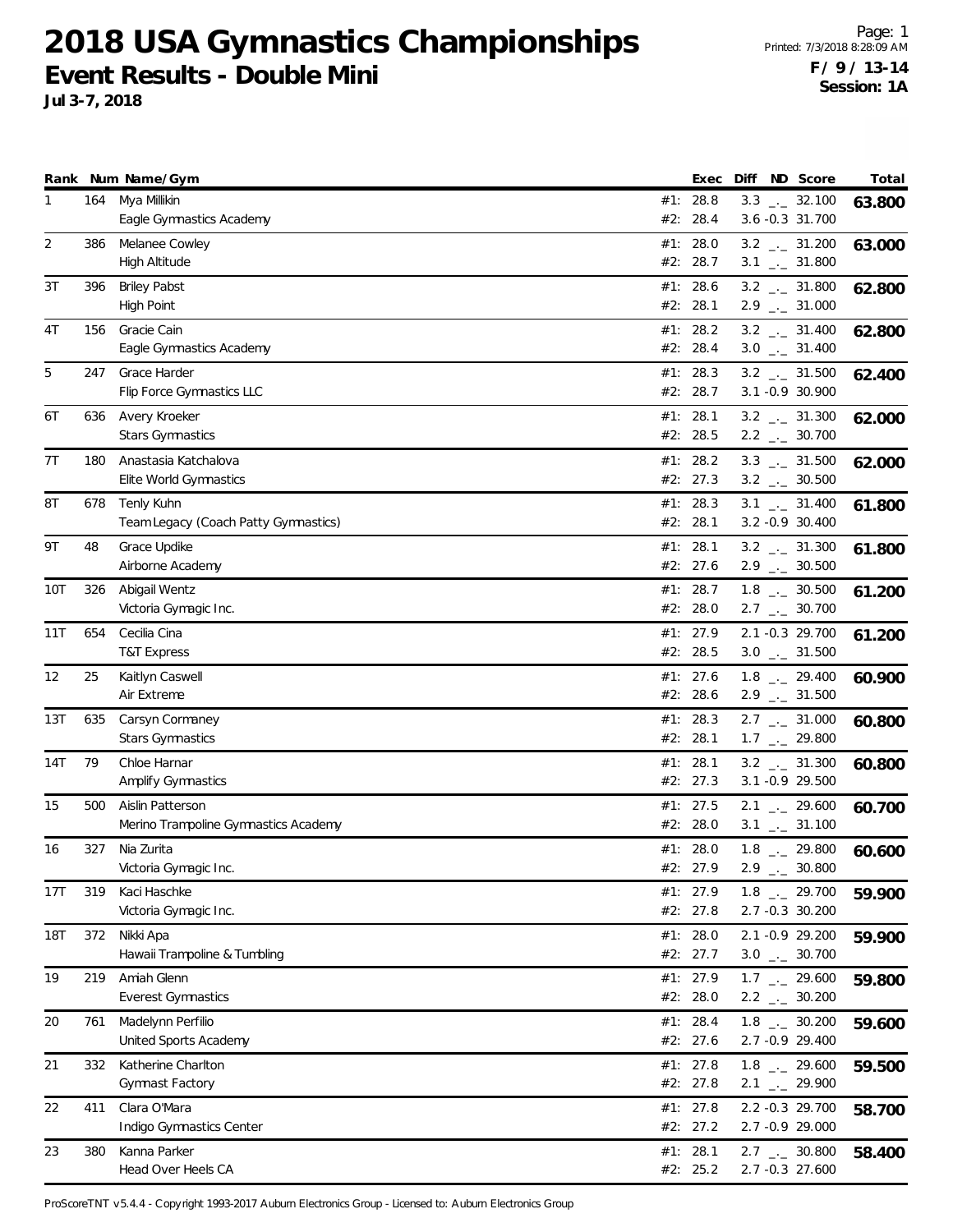| Rank |     | Num Name/Gym                                   | Exec                 | ND Score<br>Diff                                 | Total  |
|------|-----|------------------------------------------------|----------------------|--------------------------------------------------|--------|
| 24   | 577 | Joanne Banaszak<br>Scamps Gymnastics           | #1: 26.6<br>#2: 25.0 | $3.2 - 0.3$ 29.500<br>$3.5 \quad . \quad 28.500$ | 58.000 |
| 25   | 187 | Rachel Pizzolato<br>Elmwood Gymnastics         | #1: 27.8<br>#2: 24.9 | $1.7$ $_{\sim}$ 29.500<br>$2.7$ $_{--}$ 27.600   | 57.100 |
| 26   | 181 | Audree Silien<br>Elite World Gymnastics        | #1: 27.2<br>#2: 25.4 | 2.2 -0.3 29.100<br>2.7 -0.3 27.800               | 56.900 |
| 27   | 464 | Paxton Henley<br>Manning Gymnastics Centerplex | #1: 20.2<br>#2: 27.7 | $1.2$ $_{--}$ 21.400<br>$3.0$ $-.$ 30.700        | 52.100 |
| 28   | 406 | Kailey Epstein<br>Indigo Gymnastics Center     | #1: 28.3<br>#2: 20.1 | $2.7$ $_{\sim}$ 31.000<br>$0.7$ $-.$ 20.800      | 51.800 |
| 29   | 70  | Cadence McKinney<br>All American Gymnastics    | #1: 27.4<br>#2: 19.9 | $3.2 - 0.3$ 30.300<br>$0.7$ $_{\sim}$ 20.600     | 50.900 |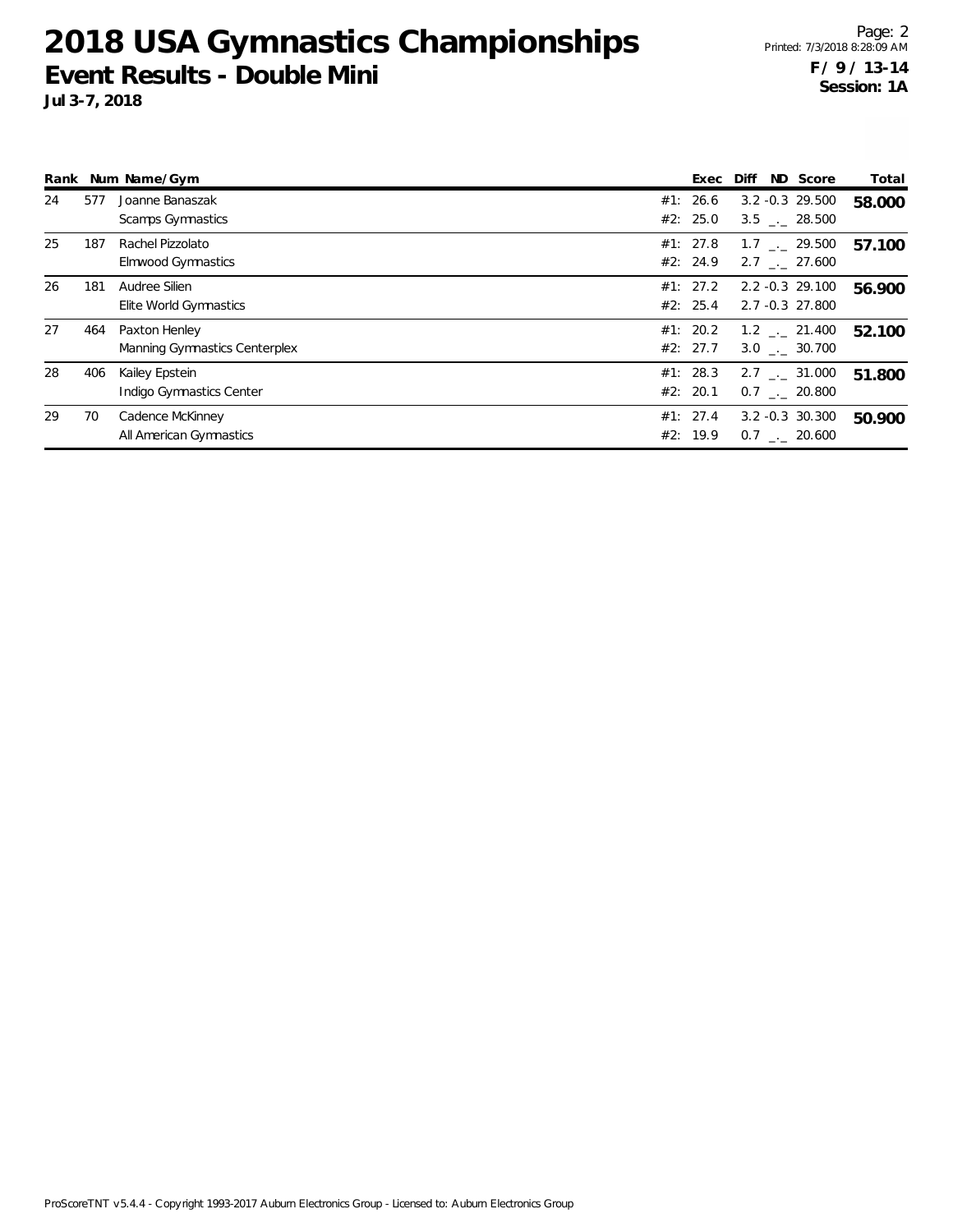|                |     | Rank Num Name/Gym                                     |            | Exec                 | Diff ND Score                                                | Total  |
|----------------|-----|-------------------------------------------------------|------------|----------------------|--------------------------------------------------------------|--------|
| 1              | 647 | Joshua Bly<br><b>Suncoast Gymnastics Academy</b>      |            | #1: 28.1<br>#2: 28.4 | 3.2 -0.9 30.400<br>$3.0$ _ $-31.400$                         | 61.800 |
| 2T             | 258 | <b>Brian Rutter</b><br>M-BC Flip Over                 |            | #1: 27.9<br>#2: 28.3 | $3.2 - 1.2$ 29.900<br>$3.4$ $_{\leftarrow}$ 31.700           | 61.600 |
| 3T             | 794 | Bailey Mensah<br>Wendy Hilliard Gymnastics Foundation |            | #1: 28.2<br>#2: 28.0 | $2.7$ $_{\leftarrow}$ 30.900<br>$2.7$ $_{\leftarrow}$ 30.700 | 61.600 |
| $\overline{4}$ | 377 | Kanoa Kossa-Rienzi<br>Head Over Heels CA              |            | #1: 28.0<br>#2: 27.3 | 3.6 -0.9 30.700<br>3.7 -0.3 30.700                           | 61.400 |
| 5T             | 19  | Roman Alvarez<br><b>Acrotex Gymnastics</b>            |            | #1: 27.9<br>#2: 28.0 | $2.7$ _. 30.600<br>$2.7$ _._ 30.700                          | 61.300 |
| 6T             | 85  | Grayson Smith<br><b>Amplify Gymnastics</b>            |            | #1: 27.6<br>#2: 28.0 | $3.2 - 0.3$ 30.500<br>3.1 -0.3 30.800                        | 61.300 |
| 7              | 469 | Aidan Blaze<br>Midwest Training                       |            | #1: 27.8<br>#2: 28.0 | $2.1$ $_{\leftarrow}$ 29.900<br>$2.7$ $_{\leftarrow}$ 30.700 | 60.600 |
| 8              | 783 | <b>Tyler Moore</b><br>Wasatch T&T                     |            | #1: 28.5<br>#2: 27.4 | $1.7$ _._ 30.200<br>2.7 -0.3 29.800                          | 60.000 |
| 9              | 684 | Kyle Gishi<br>Team OC                                 | #2:        | #1: 28.6<br>26.6     | $1.7$ $_{\leftarrow}$ 30.300<br>1.2 -4.2 23.600              | 53.900 |
| 10             | 421 | Cristian Aguirre<br><b>Integrity Athletics</b>        | #1:        | 20.0<br>#2: 28.6     | $1.2$ $_{\leftarrow}$ 21.200<br>3.0 -0.9 30.700              | 51.900 |
| 11             | 618 | Caleb Aich<br>Sonshine Academy Inc.                   | #2:        | #1: 20.3<br>27.9     | $1.2$ $_{\leftarrow}$ 21.500<br>3.0 -0.9 30.000              | 51.500 |
| 12             | 275 | Caleb Cypher<br>For the Kidz                          | #1:<br>#2: | 0.0<br>28.0          | $0.0$ _ 0.000<br>$3.1$ $_{-1}$ $31.100$                      | 31.100 |
| 13             | 681 | Evan Pedraza<br>Team Legacy (Coach Patty Gymnastics)  | #1:<br>#2: | 20.3<br>0.0          | $0.7$ $_{\leftarrow}$ 21.000<br>$0.0$ _._ 0.000              | 21.000 |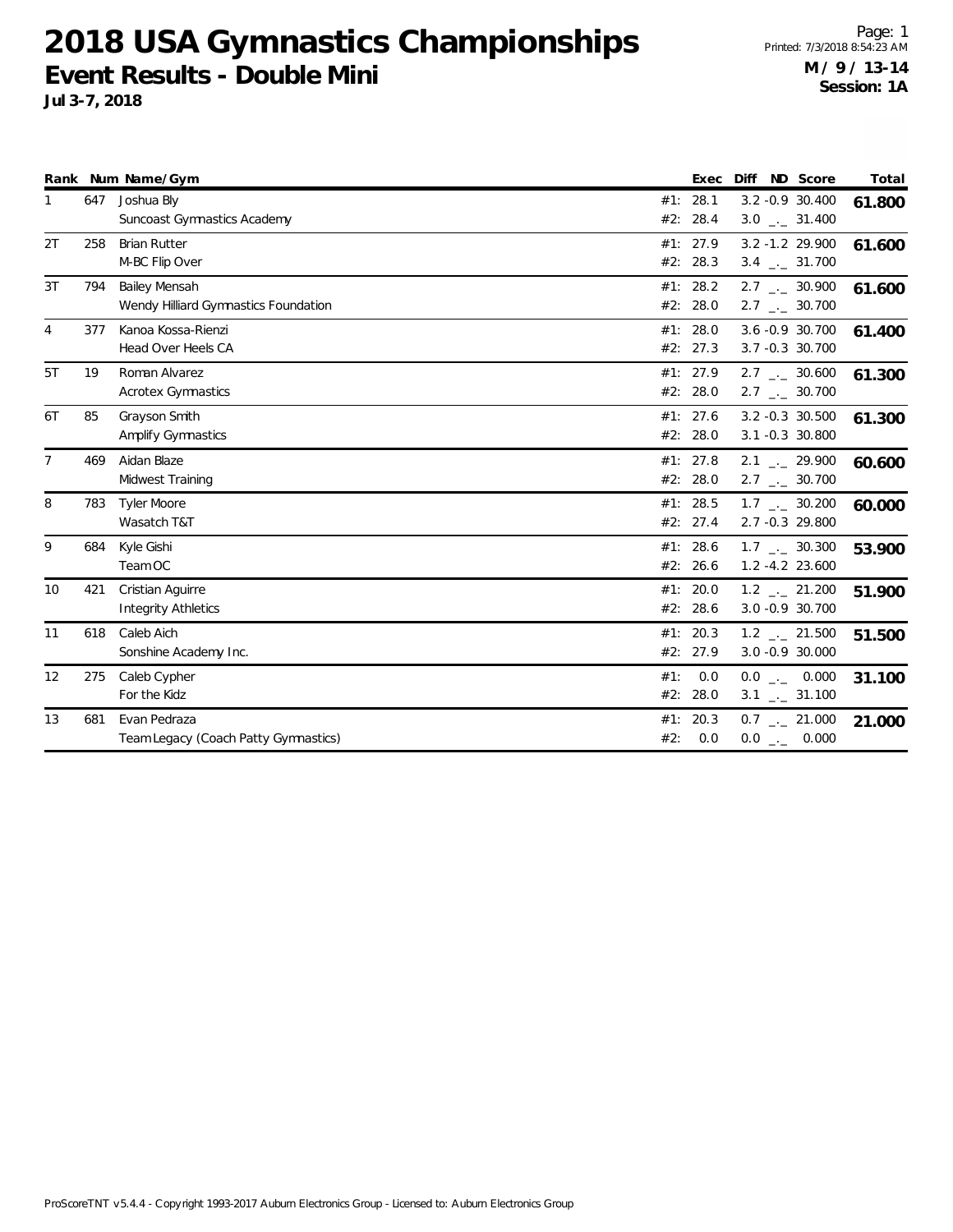**Jul 4-5, 2018**

|                |     | Rank Num Name/Gym                                | Exec                   |  | Diff ND Score                                                | Total  |
|----------------|-----|--------------------------------------------------|------------------------|--|--------------------------------------------------------------|--------|
| 1T             |     | 112 Mikaela Snider<br>Clovis Gymnastics Academy  | #1: 29.2<br>#2: 28.9   |  | $2.1$ $_{\leftarrow}$ 31.300<br>$2.9$ $_{\leftarrow}$ 31.800 | 63.100 |
| 2T             | 592 | Kassidy Gardner<br>Scottsdale Gymnastics         | #1: 28.5<br>#2: 28.3   |  | $3.2$ $_{-1}$ 31.700<br>$3.1$ $_{\leftarrow}$ 31.400         | 63.100 |
| 3              | 378 | Maya McGuire<br>Head Over Heels CA               | #1: 27.9<br>#2: 28.8   |  | $3.1$ $_{\leftarrow}$ 31.000<br>$3.2$ $_{\leftarrow}$ 32.000 | 63.000 |
| $\overline{4}$ | 283 | Ariana Deacon<br><b>G-Force Gymnastics</b>       | #1: 29.0<br>#2: 28.7   |  | $2.7$ $_{\leftarrow}$ 31.700<br>$2.2$ $_{\leftarrow}$ 30.900 | 62.600 |
| 5              | 791 | Abigail Unger<br>World Champions Centre          | #1: 28.2<br>#2: 27.8   |  | $3.1$ _ $-31.300$<br>$3.2$ $_{\leftarrow}$ 31.000            | 62.300 |
| 6              | 455 | Mackenzie Maness<br>Let It Shine Gymnastics      | #1: 28.3<br>#2: 27.8   |  | $3.1 - 0.3$ $31.100$<br>$3.2$ $_{\leftarrow}$ 31.000         | 62.100 |
| 7              | 252 | Katie Alen<br>M-BC Flip Over                     | #1: 28.4<br>#2: 28.4   |  | $2.7$ $_{\leftarrow}$ 31.100<br>$2.1$ $_{\leftarrow}$ 30.500 | 61.600 |
| 8              | 43  | Caidyn Garrett<br>Airbenders                     | #1: 28.2<br>#2: 28.1   |  | 2.9 -0.9 30.200<br>$3.2$ $_{\leftarrow}$ 31.300              | 61.500 |
| 9Τ             | 131 | Adrienne Moody<br>Dulles Gymnastics Academy      | #1: 28.3<br>#2: 28.4   |  | $2.9$ $_{--}$ 31.200<br>$1.8$ $_{\leftarrow}$ 30.200         | 61.400 |
| 10T            | 802 | Daisy Dick<br>World Elite                        | #1: 28.0<br>#2: 28.6   |  | $3.1$ $_{-}$ 31.100<br>$1.7$ $_{\leftarrow}$ 30.300          | 61.400 |
| 11             | 303 | Maria Torok<br>Gymnastics Central                | #1: 27.5<br>#2: 28.2   |  | $3.5$ $_{\leftarrow}$ 31.000<br>$2.1$ $_{\leftarrow}$ 30.300 | 61.300 |
| 12T            | 630 | Nikita Mittal<br>Springtime T&T                  | #1: 28.3<br>#2: 28.4   |  | $2.2$ $_{\leftarrow}$ 30.500<br>3.2 - 0.9 30.700             | 61.200 |
| 13T            | 50  | Cecelia Bernard<br>Airborne Gymnastics and Dance | #1: 27.4<br>#2: 27.9   |  | 3.2 -0.3 30.300<br>$3.0$ _ $-30.900$                         | 61.200 |
| 14T            | 94  | Morgan Karmanocky<br>Cabarrus County Gymnastics  | #1: 28.2<br>#2: 28.4   |  | $1.8$ $_{\leftarrow}$ 30.000<br>$2.7$ $_{\leftarrow}$ 31.100 | 61.100 |
| 15T            | 305 | Zoe Conklin<br>Giguere Gymnastics Inc.           | #1: 27.8<br>#2: 28.5   |  | $2.1$ $_{-}$ 29.900<br>$2.7$ $_{\leftarrow}$ 31.200          | 61.100 |
| 16T            | 73  | Nichole Servantez<br>All American Gymnastics     | #1: 27.6<br>#2: 28.6   |  | 3.2 -1.5 29.300<br>$3.1$ $_{\leftarrow}$ 31.700              | 61.000 |
| 17T            | 286 | Grace Trousdale<br>G-Force Gymnastics            | #1: $28.0$<br>#2: 28.1 |  | 2.7 $\qquad$ 30.700<br>$2.2$ $_{\leftarrow}$ 30.300          | 61.000 |
| 18T            | 672 | Andrea McCall<br>Tatarus Gymnastics and Tumbling | #1: 27.6<br>#2: 28.4   |  | $3.2$ _ 30.800<br>$1.8$ $_{\leftarrow}$ 30.200               | 61.000 |
| 19T            | 816 | Natalie Wolff<br>World Elite                     | #1: 28.1<br>#2: 28.4   |  | $2.7$ $_{\leftarrow}$ 30.800<br>$1.7$ $_{\leftarrow}$ 30.100 | 60.900 |
| 20T            | 116 | Joliana Sgovio<br>Desert Gymcats                 | #1: 28.2<br>#2: 28.2   |  | 2.7 -0.3 30.600<br>$2.1$ $_{-1}$ 30.300                      | 60.900 |
| 21T            | 328 | Elena Butler<br><b>Gymfinity Gymnastics</b>      | #1: 28.2<br>#2: 28.1   |  | $2.7$ $_{\leftarrow}$ 30.900<br>$1.8$ $_{--}$ 29.900         | 60.800 |
| 22T            | 358 | Kennedy Cardwell<br>Gleasons Gymnastic School    | #1: 28.4<br>#2: 27.9   |  | $2.7$ $_{\leftarrow}$ 31.100<br>$1.8$ $_{-}$ 29.700          | 60.800 |
| 23T            | 725 | Alex Holland<br>Tornado Sport Club               | #1: 27.8<br>#2: 27.6   |  | $3.1$ $-2$ 30.900<br>3.2 - 0.9 29.900                        | 60.800 |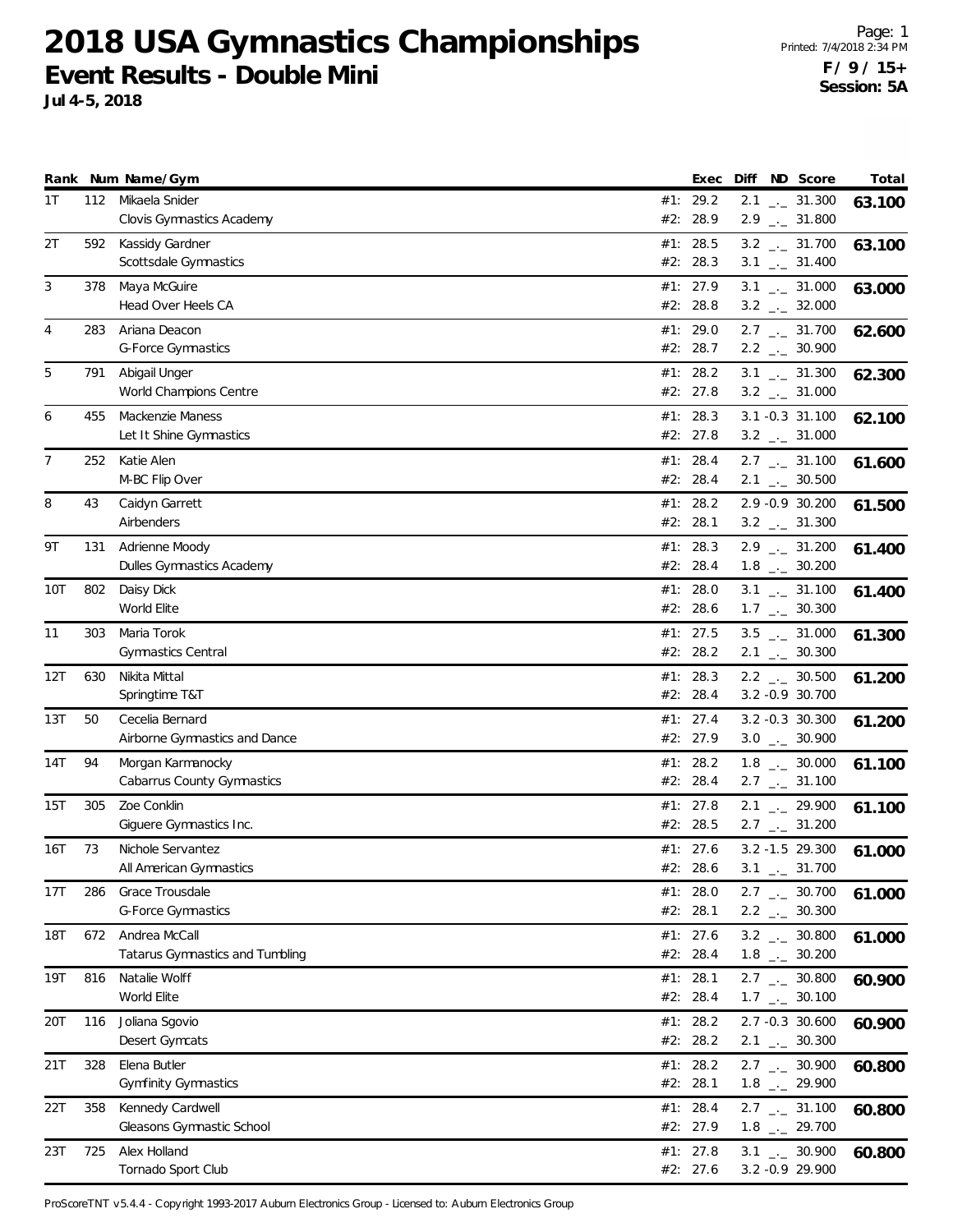**Jul 4-5, 2018**

|     |     | Rank Num Name/Gym                                    |            | Exec                   | Diff | ND Score                                             | Total  |
|-----|-----|------------------------------------------------------|------------|------------------------|------|------------------------------------------------------|--------|
| 24  | 274 | <b>Talbot Arnold</b><br>For the Kidz                 |            | #1: 28.7<br>#2: 28.6   |      | 2.2 -0.9 30.000<br>$2.1$ $_{\leftarrow}$ 30.700      | 60.700 |
| 25T | 764 | Kiley Irlbeck<br><b>Upsidedowners</b>                |            | #1: 28.1<br>#2: 28.6   |      | 2.1 -0.9 29.300<br>$2.7$ $_{\leftarrow}$ 31.300      | 60.600 |
| 26T | 280 | Anja Whitehouse<br>For the Kidz                      |            | #1: 28.7<br>#2: 27.9   |      | $2.2$ $_{-}$ 30.900<br>$1.8$ $_{-}$ 29.700           | 60.600 |
| 27  | 287 | <b>Taylor Bentley</b><br>Galaxy Sports Group         |            | #1: $27.6$<br>#2: 27.6 |      | 2.9 -0.9 29.600<br>$3.2$ $_{\leftarrow}$ 30.800      | 60.400 |
| 28  | 285 | Kristine Pietrelli<br><b>G-Force Gymnastics</b>      |            | #1: 28.9<br>#2: 28.6   |      | 2.2 -1.2 29.900<br>2.7 -0.9 30.400                   | 60.300 |
| 29  | 523 | Abigail Bowser<br>North Valley Gymnastics            |            | #1: 28.1<br>#2: 28.2   |      | 2.1 -0.9 29.300<br>$2.7$ $_{\leftarrow}$ 30.900      | 60.200 |
| 30  | 437 | Taylor Fordyce<br>Kansas City Trampoline Club        |            | #1: $27.7$<br>#2: 28.7 |      | 2.2 -0.3 29.600<br>$1.8$ $_{\leftarrow}$ 30.500      | 60.100 |
| 31  | 589 | Rachel Schachter<br>Seattle Gymnastics-Ballard       |            | #1: $27.8$<br>#2: 28.1 |      | 2.1 -0.9 29.000<br>$2.9$ $_{\leftarrow}$ 31.000      | 60.000 |
| 32  | 228 | Alaina Jenkins<br><b>Fairland Gymnastics</b>         |            | #1: 26.8<br>#2: 28.5   |      | 1.9 -0.3 28.400<br>$3.0$ _ $-31.500$                 | 59.900 |
| 33T | 441 | Sierra Beck<br>Kris Power Tumbling                   |            | #1: 28.8<br>#2: 27.7   |      | $1.8$ _ $-30.600$<br>2.2 -0.9 29.000                 | 59.600 |
| 34T | 721 | Anjali Clark<br>Tornado Sport Club                   |            | #1: $27.8$<br>#2: 28.1 |      | 2.1 -1.5 28.400<br>$3.1$ $_{-1}$ $31.200$            | 59.600 |
| 35  | 330 | Gabriela Vander Wegen<br><b>Gymfinity Gymnastics</b> |            | #1: $27.8$<br>#2: 27.5 |      | $1.8$ $_{\leftarrow}$ 29.600<br>2.7 -0.3 29.900      | 59.500 |
| 36  | 731 | Taylor Ziegenfus<br>Tornado Sport Club               |            | #1: $27.4$<br>#2: 27.5 |      | $3.1 - 0.9$ 29.600<br>$3.2 -0.9$ 29.800              | 59.400 |
| 37  | 785 | Vanessa Ruiz<br>Wasatch T&T                          |            | #1: 27.7<br>#2: 27.8   |      | $1.7$ $_{\leftarrow}$ 29.400<br>$2.1$ $_{-}$ 29.900  | 59.300 |
| 38  | 456 | Emma Grace Schenck<br>Let It Shine Gymnastics        | #1:        | 28.2<br>#2: 27.4       |      | $2.7$ $_{-1}$ 30.900<br>3.0 - 3.0 27.400             | 58.300 |
| 39  | 784 | Jaydyn Payton<br>Wasatch T&T                         |            | #1: 27.6<br>#2: 27.5   |      | $1.7$ $_{\leftarrow}$ 29.300<br>$2.2 - 1.2$ 28.500   | 57.800 |
| 40  | 583 | Alaina Hurley<br>Seattle Gymnastics-Ballard          |            | #1: 28.2<br>#2: 19.8   |      | $2.7$ $_{\leftarrow}$ 30.900<br>$0.9$ $_{--}$ 20.700 | 51.600 |
| 41  | 41  | London Anderson<br>Airbenders                        |            | #1: 28.6<br>#2: 20.0   |      | $2.2$ $_{\leftarrow}$ 30.800<br>$0.7$ _ 20.700       | 51.500 |
| 42  | 625 | Liann Leidy<br>Sonshine Gymnastics                   |            | #1: $20.2$<br>#2: 28.4 |      | $0.7$ _ 20.900<br>$1.8$ $_{-}$ 30.200                | 51.100 |
| 43  | 696 | Logan Wright<br><b>Texas Twisters</b>                |            | #1: 20.5<br>#2: 28.0   |      | $0.7$ $_{-}$ 21.200<br>2.1 -0.9 29.200               | 50.400 |
| 44  | 735 | Peyton Brown<br>Tumble Tech                          | #2:        | #1: 28.2<br>0.0        |      | $2.7$ $_{\leftarrow}$ 30.900<br>$0.0$ _ 0.000        | 30.900 |
| 45  | 579 | Catherine Bennion<br>Seattle Gymnastics-Ballard      | #1:        | 0.0<br>#2: 27.6        |      | $0.0$ _ 0.000<br>2.7 -0.3 30.000                     | 30.000 |
| 46  | 763 | Hope Flournoy<br>Upsidedowners                       | #1:<br>#2: | 28.1<br>0.0            |      | $1.8$ $_{-}$ 29.900<br>$0.0$ _ 0.000                 | 29.900 |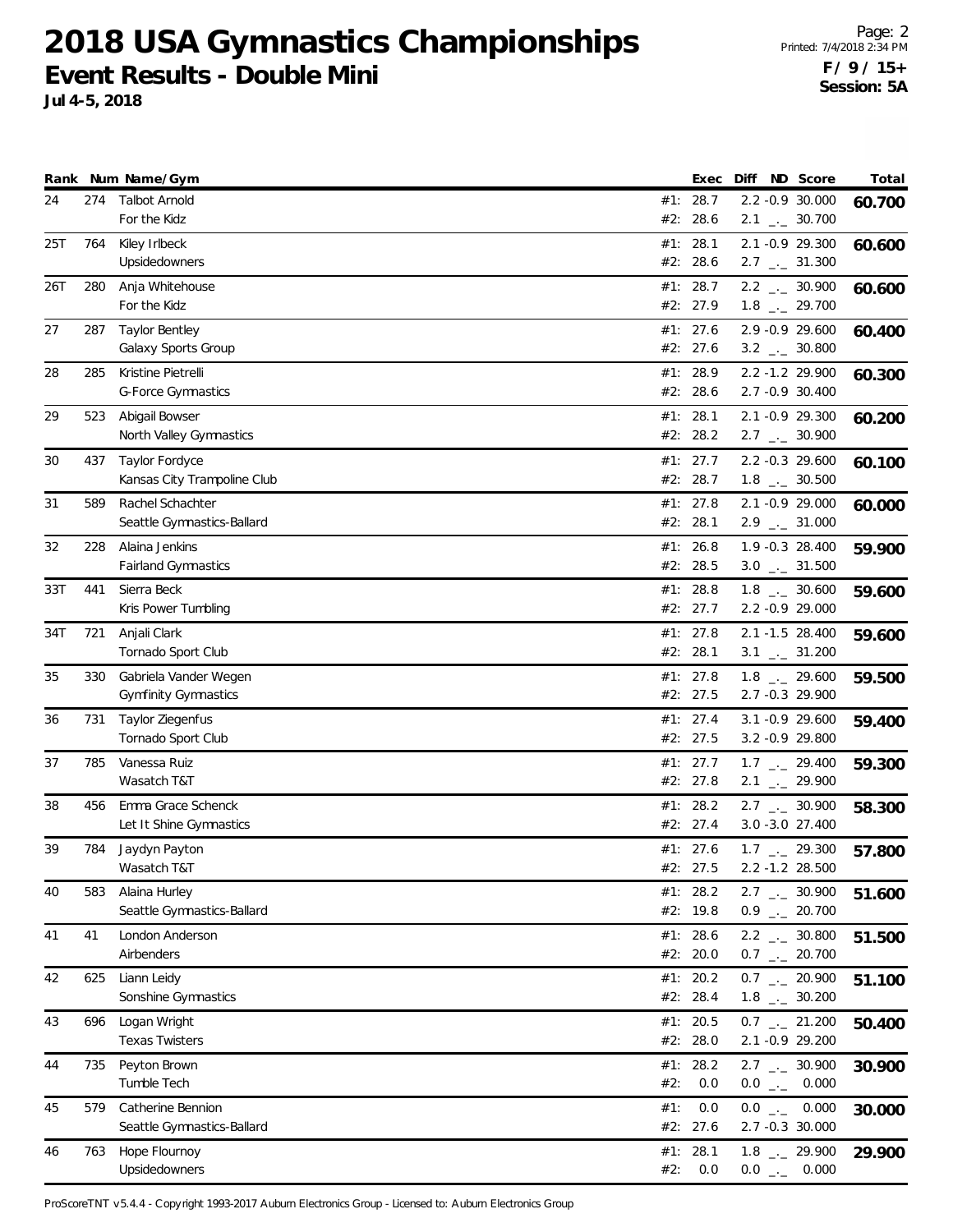**Jul 4-5, 2018**

|    | Rank Num Name/Gym  |  |  | Exec Diff ND Score            | Total                           |
|----|--------------------|--|--|-------------------------------|---------------------------------|
| 47 | 724 Hannah Hawley  |  |  |                               | #1: 26.9 2.7 -0.9 28.700 28.700 |
|    | Tornado Sport Club |  |  | #2: $0.0$ $0.0$ $1.0$ $0.000$ |                                 |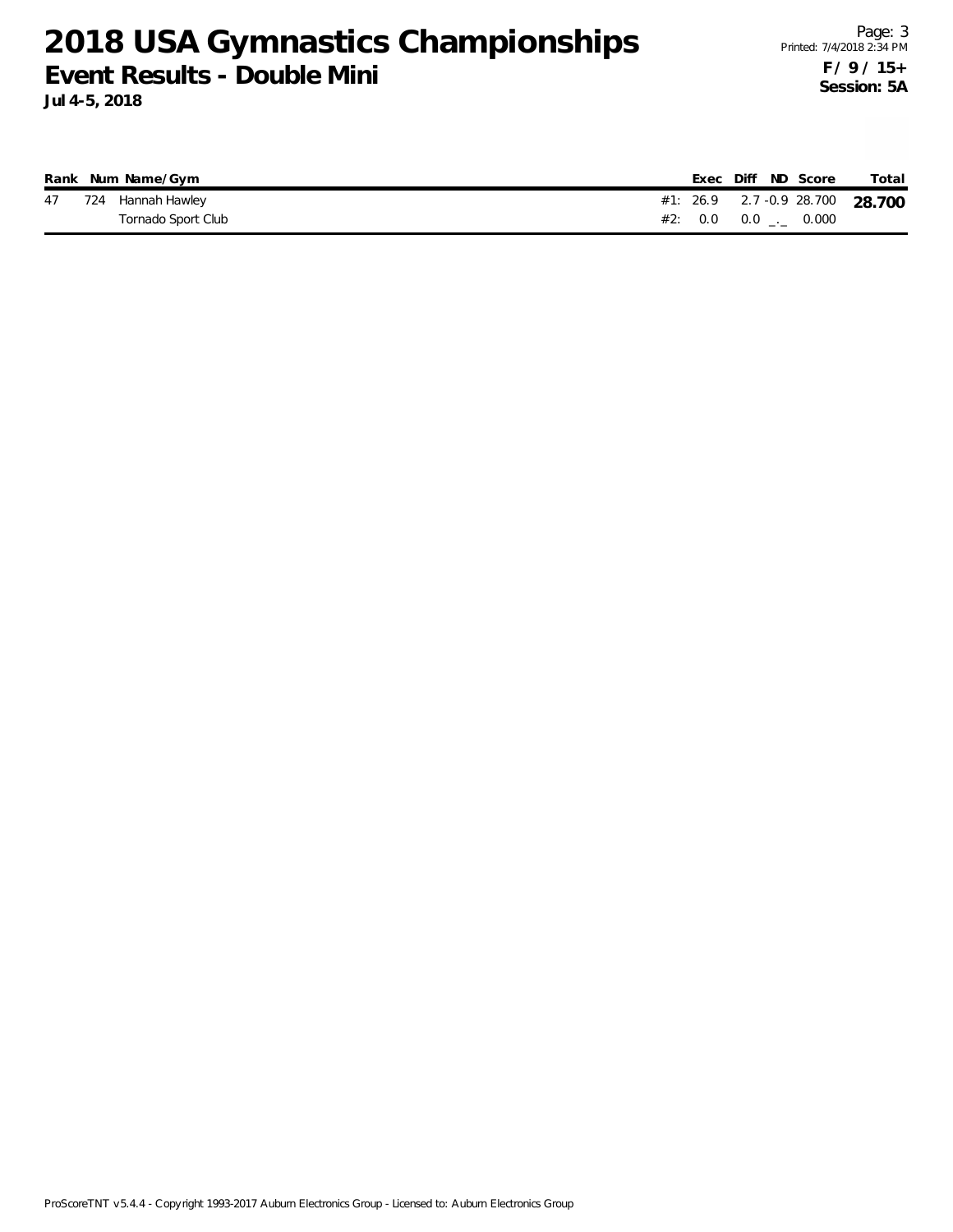**Jul 4-5, 2018**

|            |            | Rank Num Name/Gym                                       |            | Exec                               | Diff | ND Score                                            | Total  |
|------------|------------|---------------------------------------------------------|------------|------------------------------------|------|-----------------------------------------------------|--------|
| 1          | 123        | Brenden Mickelsen<br>DeVeau's School of Gymnastics      |            | #1: 28.7<br>#2: 28.8               |      | 3.1 0.0 31.800<br>3.2 0.0 32.000                    | 63.800 |
| 2          | 484        | Kyle Allen<br><b>MJM Studios</b>                        | #1:<br>#2: | 28.3<br>28.8                       |      | 3.2 -0.3 31.200<br>3.0 0.0 31.800                   | 63.000 |
| 3T         | 621        | Cade Robinson<br>Sonshine Academy Inc.                  |            | #1: 28.8<br>#2: 28.7               |      | 1.8 0.0 30.600<br>3.3 0.0 32.000                    | 62.600 |
| 4T         | 373        | Andrew Leachman<br>Hawaii Trampoline & Tumbling         | #2:        | #1: 27.6<br>28.8                   |      | $3.2 -0.3$ 30.500<br>3.3 0.0 32.100                 | 62.600 |
| 5T         | 279        | Koulton Ruddle<br>For the Kidz                          | #1:<br>#2: | 28.8<br>28.1                       |      | 2.7 0.0 31.500<br>2.7 0.0 30.800                    | 62.300 |
| 6T         | 795        | Christopher Polley<br>Winingers Gymnastics Inc.         |            | #1: 28.5<br>#2: 27.5               |      | 3.1 0.0 31.600<br>3.2 0.0 30.700                    | 62.300 |
| 7          | 44         | Jonathon Purdum<br>Airbenders                           | #1:<br>#2: | 28.0<br>28.2                       |      | $3.1 - 0.3$ 30.800<br>3.2 0.0 31.400                | 62.200 |
| 8T         | 490        | Harrison Smith<br><b>MJM Studios</b>                    | #2:        | #1: 27.7<br>29.0                   |      | 3.2 -0.9 30.000<br>3.0 0.0 32.000                   | 62.000 |
| 9Τ         | 796        | Aaron Bailey<br>World Elite                             | #1:        | 28.4<br>#2: 27.9                   |      | 3.1 -0.3 31.200<br>3.2 -0.3 30.800                  | 62.000 |
| 10         | 272        | Alin Richard<br>Foothills Gymnastics                    | #1:<br>#2: | 28.6<br>28.5                       |      | 3.0 0.0 31.600<br>1.8 0.0 30.300                    | 61.900 |
| 11T        | 728        | Aaron Sheyman<br>Tornado Sport Club                     | #1:<br>#2: | 28.3<br>28.2                       |      | 3.2 -0.9 30.600<br>3.0 0.0 31.200                   | 61.800 |
| 12T        | 428        | Connor Shemenski<br><b>Integrity Athletics</b>          |            | #1: 28.5<br>#2: 28.0               |      | 3.2 -0.9 30.800<br>$3.0$ _ $-31.000$                | 61.800 |
| 13T        | 571        | Colby Holmes<br>Rocky Mountain Tumbling and Cheer       | #1:<br>#2: | 27.0<br>28.5                       |      | 3.2 0.0 30.200<br>3.1 0.0 31.600                    | 61.800 |
| 14         | 711        | David Montgomery<br>Top City Athletics                  |            | #1: 27.6<br>#2: 27.6               |      | $3.2$ __ 30.800<br>3.3 0.0 30.900                   | 61.700 |
| 15T        | 512        | Alexander Cruz<br>Naples Progressive Gymnastics         | #1:        | 28.0<br>#2: 28.5                   |      | 3.2 -1.2 30.000<br>3.1 0.0 31.600                   | 61.600 |
| 16T        | 234        | Alex Laster<br>Longview Gymnastics/Faith Flip           |            | #1: 28.4<br>#2: 27.8               |      | 2.7 0.0 31.100<br>2.7 0.0 30.500                    | 61.600 |
| 17T        | 86         | <b>Tyler Dunning</b><br>Apex Tumbling and Cheer         |            | #1: 28.5<br>#2: 28.4               |      | 2.7 0.0 31.200<br>1.8 0.0 30.200                    | 61.400 |
| <b>18T</b> | 631        | Emerson Scott<br>Springtime T&T                         |            | #1: 28.1<br>#2: 28.5               |      | 2.7 0.0 30.800<br>2.1 0.0 30.600                    | 61.400 |
| 19T        | 82         | Jared Oglesby<br>Amplify Gymnastics                     |            | #1: 28.1<br>#2: 28.0               |      | 3.2 -0.9 30.400<br>3.0 0.0 31.000<br>2.2 0.0 30.200 | 61.400 |
| 20         | 308<br>515 | Thomas Smith<br>Giguere Gymnastics Inc.<br>Kenny Vogan  |            | #1: $28.0$<br>#2: 28.1<br>#1: 28.4 |      | 2.9 0.0 31.000<br>1.8 0.0 30.200                    | 61.200 |
| 21T        | 820        | Nissen Trampoline Academy                               |            | #2: 28.2<br>#1: 27.5               |      | 2.7 0.0 30.900                                      | 61.100 |
| 22T        |            | Alec Sipe<br>Extreme Air Sports Co.<br>Alexander Danker |            | #2: 28.4<br>#1: 27.1               |      | 3.2 -0.9 29.800<br>2.9 0.0 31.300<br>3.2 0.0 30.300 | 61.100 |
| 23T        | 648        | Suncoast Gymnastics Academy                             |            | #2: 27.9                           |      | 2.9 0.0 30.800                                      | 61.100 |